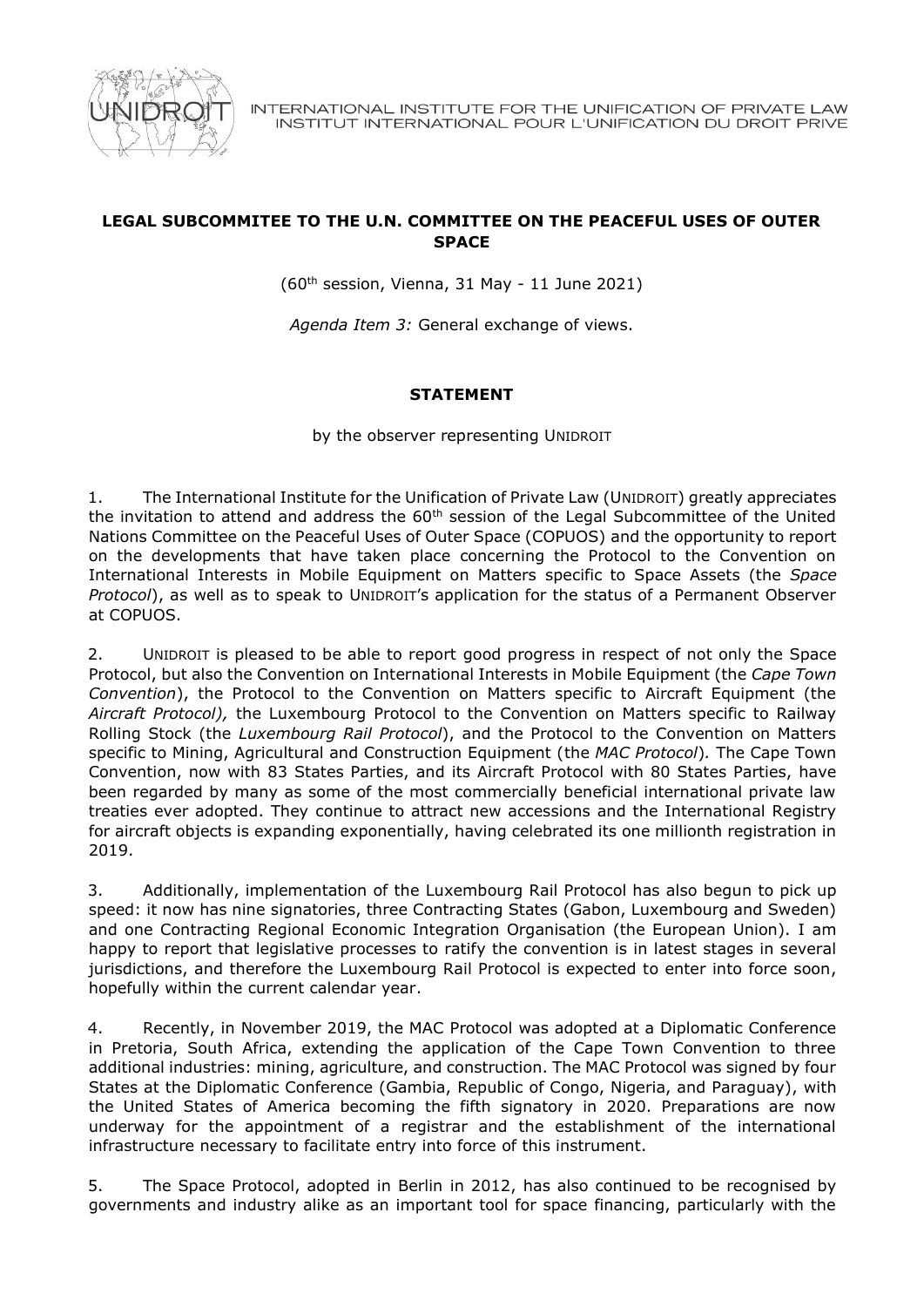rise of NewSpace, which is primarily private sector based and in need of additional investments. Four States have already signed the Space Protocol (Burkina Faso, Germany, Saudi Arabia, and Zimbabwe), and several additional States have recently indicated to UNIDROIT that they have started their internal consultation processes to consider this instrument, especially keeping in mind the boost which the Aircraft Protocol has given to their domestic aviation industries. 10 ratifications or accessions are needed to trigger the entry into force of the Space Protocol, as well as a certification by the Supervisory Authority that the future International Registry for space assets is fully operational.

6. The Berlin Diplomatic Conference established a Preparatory Commission to act as Provisional Supervisory Authority for this future International Registry, and to further the implementation of the treaty. I am pleased to report that since 2012, the Space Preparatory Commission has convened five times. It approved the first draft of the Space Registry Regulations at its fourth session in 2015 and has also prepared a draft of the tender document to be published to allow bids for the setting up of the International Registry.

5. The Preparatory Commission operates under the guidance of the UNIDROIT General Assembly and is composed of experts nominated by one-third of the negotiating States in Berlin. The following States participate in the work of the Preparatory Commission: Brazil, People's Republic of China, Czech Republic, France, Germany, India, Italy, Russian Federation, Saudi Arabia, South Africa, and United States of America. The Preparatory Commission's sessions are also attended by several observers. Additionally, regular meetings of an informal Sub-Group established to reassess industry participation for the promotion and development of the Space Protocol are also held via teleconference to further the implementation of the treaty.

6. With regard to the appointment of a Supervisory Authority for the future International Registry to be established under the Space Protocol, the Preparatory Commission, pursuant to Resolution 2 of the Berlin Conference, engaged with the International Telecommunications Union (ITU) to consider the role. At its Plenipotentiary Conference in 2018, despite strong support from the ITU Secretariat, the ITU informed the Preparatory Commission that it would reconsider this matter in 2022, should it be invited again to do so. The Preparatory Commission continues to monitor this situation and has given consideration to several options with regard to this matter, including considering the suitability of other relevant international organisations for this role.

7. The UNIDROIT Secretariat has continued to promote the Space Protocol in order to facilitate building the international infrastructure necessary for its entry into force, as well as to encourage States and industry participants to recognise the benefits of asset-based financing for the space sector. This includes specific consideration of the benefits of the Space Protocol, as an international system of secured transactions law specifically designed for the space sector, for NewSpace, including innovative technologies such as space resource utilisation, in-orbit servicing, mega-constellations, space manufacturing, as well as for further promoting space sustainability.

8. The space industry has recently seen tremendous growth which is expected to multiply in the near future, it is estimated that the revenue generated by the global space industry will increase to \$1.1 trillion or more in 2040, with significant parts of this coming from the private sector. Prior to the Space Protocol, there existed no international legal framework providing for asset-based financing within the space industry. To assist in the development of the space industry, an efficient international financial ecosystem needs to be developed and this is exactly what the Space Protocol provides. It provides a stable and secure legal environment for transactions in space assets, based on the tried and tested mechanism of asset-based financing.

9. The Cape Town Convention has been a remarkable success in providing a sound and efficient basis for international financing of high-value equipment. The Aircraft Protocol entered into force alongside the Convention in 2006. Since then, there have been over 1 Million registrations recorded in its International Registry against more than 250,000 aircraft objects, with an estimated value of collateral of over 500 billion USD. Moreover, recent economic